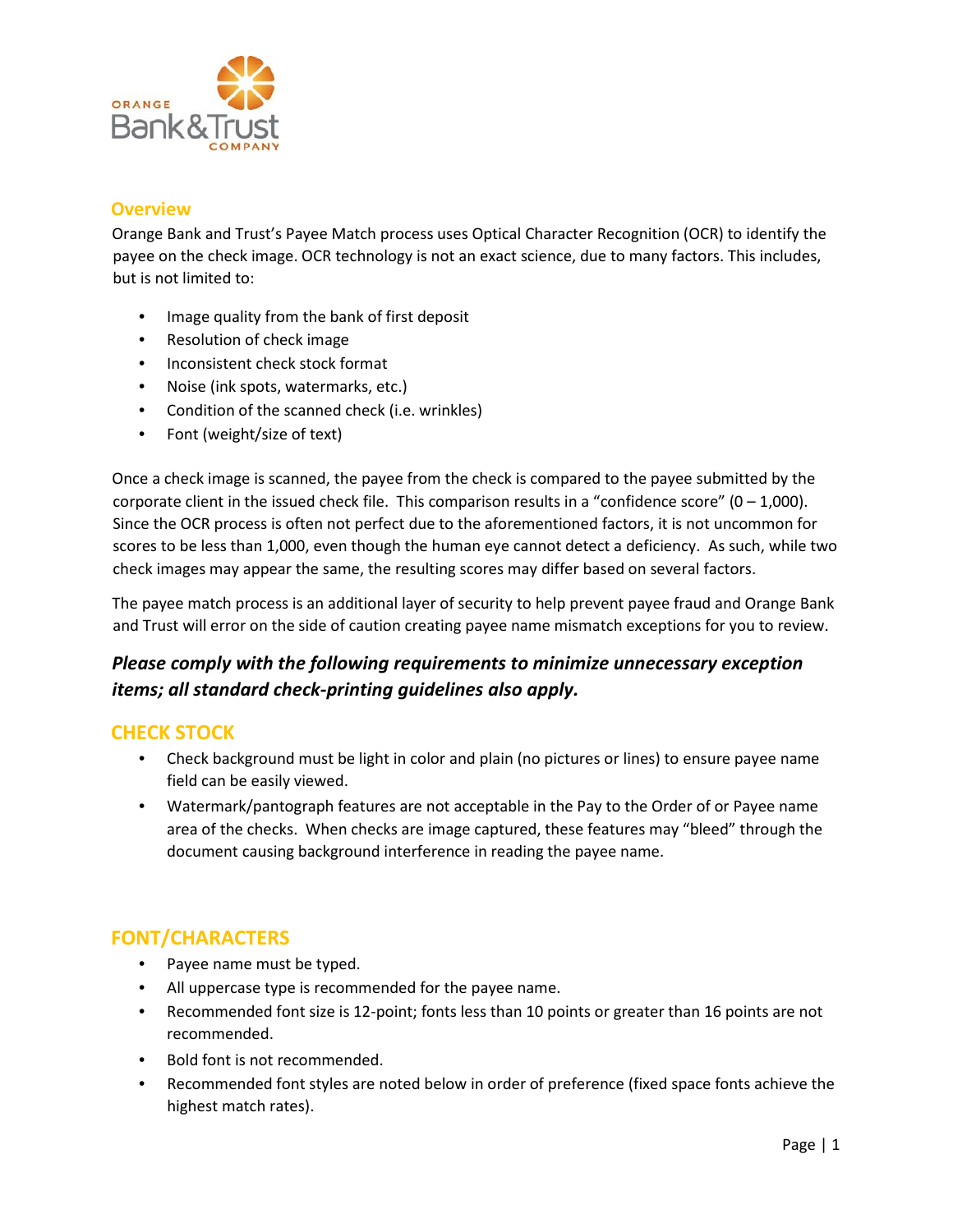

- $\checkmark$  Verdana
- $\checkmark$  OCRA
- $\checkmark$  OCR B
- $\checkmark$  Arial
- The words "PAY TO THE ORDER OF" or acceptable variations (outlined in Printing/Placement section) must be printed in a machine-readable style vs. script and should be to the left of the payee names.

Unacceptable font style:

TEL - US

#### **PRINTING AND PLACEMENT**

- Letters must have enough space between them so that they are not touching each other.
- Additional lines of data below the payee name should be spaced such that the characters do not touch the payee name.
- The number of spaces between words should not be more than 2 spaces.

**Example:** *Acceptable:* JOHN DOE *Not acceptable:* JOHN DOE

- Do not add characters and names close to the valid payee name information; any special codes or characters included on the same line as payee name should be at least two inches away. If they are not at least 2 inches away, include this information on your Positive Pay check issued file as part of the payee name.
- Recommended to only include payee name on check one time
- Special codes, characters or bar codes should not be in the proximity of the TO THE ORDER OF, PAYEE NAME/ADDRESS field.
- Payee name may not be located in the top one inch of the check.
- The following variations of "PAY TO THE ORDER OF" are acceptable:
	- $\checkmark$  PAY TO THE ORDER
	- $\sqrt{PAYTO}$
	- $\checkmark$  PAY
	- $\checkmark$  TO THE ORDER OF
- A minimal amount of space, 2-8 characters, must be left between "PAY TO THE ORDER OF" and payee name; the payee name must not touch "PAY TO THE ORDER OF"
- The payee name must be located not more than 15 characters (one inch) from the last word of the PAY TO THE ORDER OF variation.